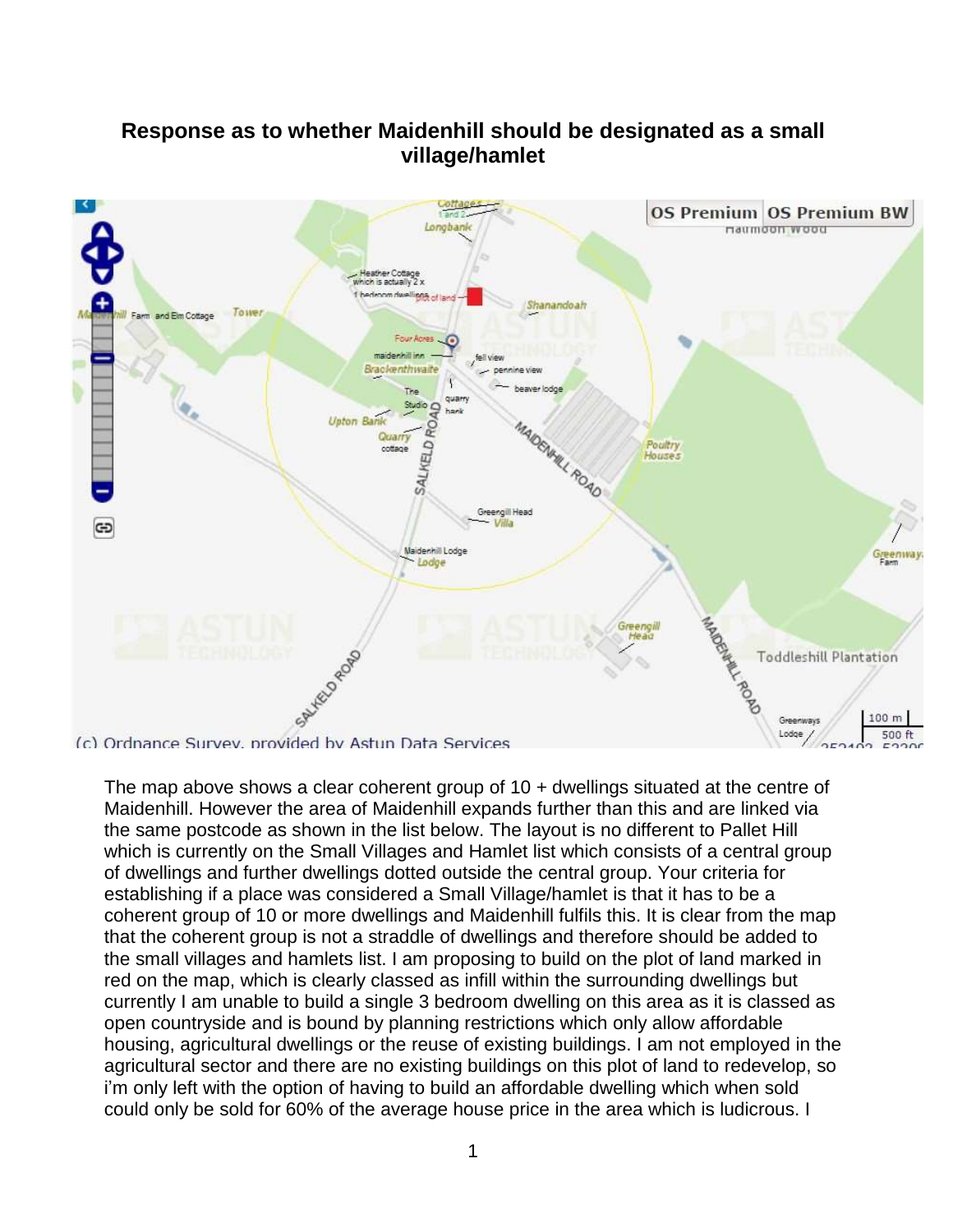currently live in a 2 bedroom terraced house within the town and we need a larger house. My parents have offered me the land right next to their property so that I would be able to build a larger house for myself and my growing family far cheaper than buying a 3 bedroom house on the open market. It is clear we have a housing shortage in the area and for me to build my own home would allow my current 2 bedroom home to become an additional affordable house on the market for people trying to get on the property ladder. I think it is unfair that my new build should be restricted to being affordable as well in this instance. If Maidenhill was added to the list of small villages and hamlets the new planning restrictions would allow me to build my new home without an affordable restriction but it would be restricted to a certain size, I would have to prove that I have a local connection to the area, which I do as I was born and bred at Maidenhill and my parents and siblings currently live there and also it would have a local occupancy restriction attached to it which would make it affordable in its own right, but nowhere as low as 60% of the average house price in the area.

## **Dwellings within Maidenhill which are linked by same postcode**

1. The Bungalows (The Cottages)

2. The Bungalows (The Cottages)

**Brackenthwaite** 

Fell View

Four Acres

Greengill Head Villa

Heather Cottage (actually 2, 1 bedroom dwellings)

Long Bank

Maidenhill Inn

Pennine View

Quarry Bank

Quarry Cottage

The Studio Quarry Cottage

Maidenhill Lodge

Upton Bank

Greengill Head Farm

Greenways House

Greenways Lodge

Shanandoah